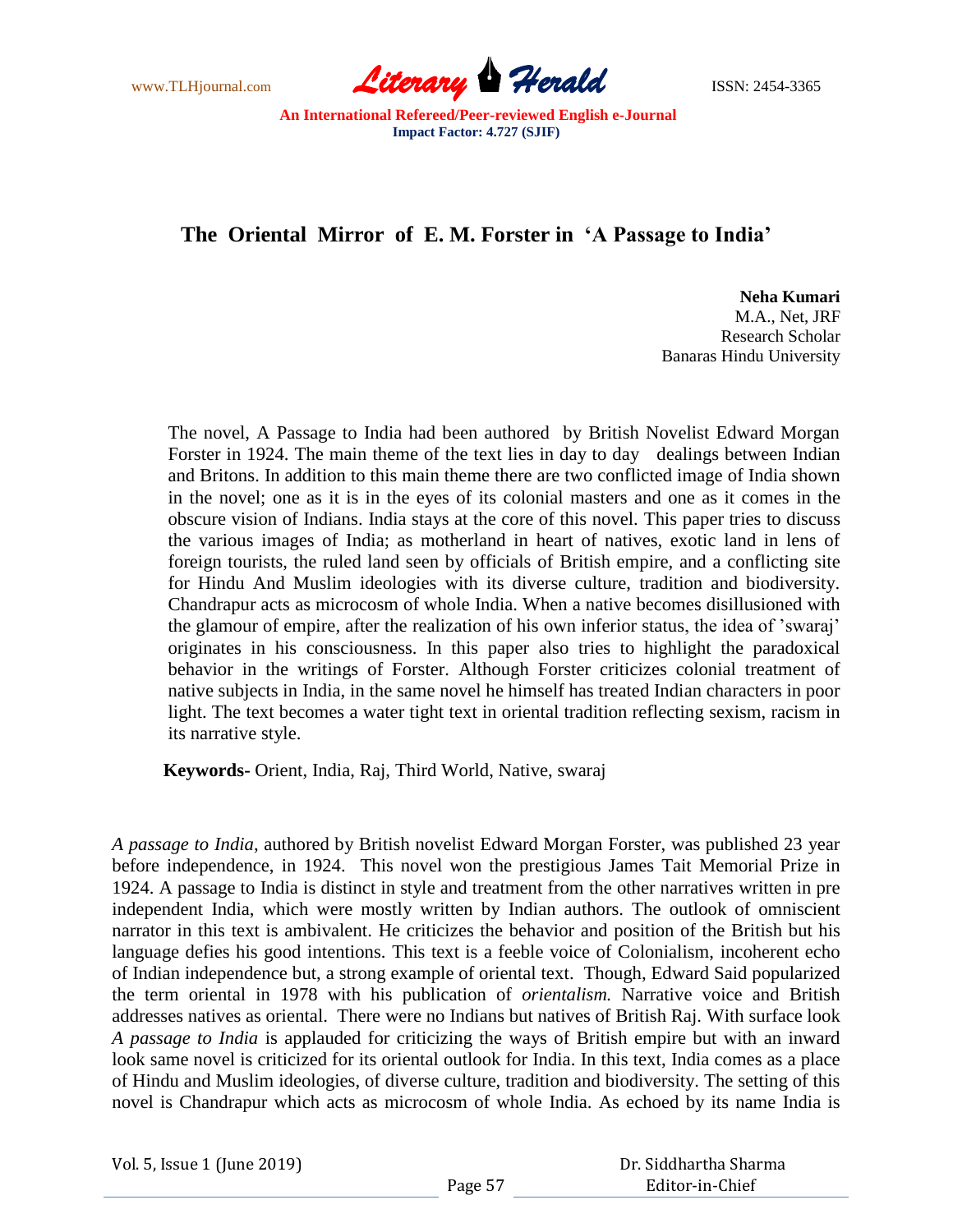www.TLHjournal.com **Literary Herald ISSN: 2454-3365** 

core, mantle and crust of this novel in its setting, content and thoughts. For the author, India is a hot country in eastern part of globe which is a mysterious, spiritual, exotic piece of land with a lot of diversity but without any distinction and proper identity.

Edward said says in *orientalism* ,

"Every writer on the orient assumes some oriental precedent, some previous knowledge of the orient, to which he refers and on to which he relies…"

Forster had made his first visit to India in 1912, his experience of the ancient city of Ujjain feed his mind with blurry impression of India.

" There was no place for anything and nothing was in its place. There was no time either. One confusion prevailed Ujjain and all things. Why differentiate? I asked the driver what kind of trees those were, and he answered trees; what was the name of birds, birds…….."

 This observation of Forster gets its manifestation in the character of Mrs. Moore. She is made to reflect on the lack of self in Indian attributes. Seeing a wasp in India and not being able to identify it, she makes a conclusion that no Indian animal has any sense of an interior. Animals, human beings and nature merge together as forest in eternal growth. The relation between the outside and inside is not defined in this country.

## **Communication between Empire and Colony**

The main theme of this novel deals with scope of friendship between east and west, between the orient and occident, between the natives and British fellows. In the beginning of this novel, the Indian characters are shown discussing whether it is possible to be friends with Englishmen or no. They reaches to a generalized conclusion that when a British is new in India, he acts nice but he is hardened and callous after a year or so. Ronny Heaslop the district judge talks to her mother Mrs. Moore that India was not a drawing room and they were not there to be pleasing to natives. In their informal conversation they use the term niggers for natives and publicly treat them without respect. British interpret Indian mores and customs for the priveledge of holding domination over Indian land. Edward said also comments on this attitude of west that the European gained knowledge about orients and used it to maintain power over them. At one place, Adela accuses Ronny for his God like sentiments. He gives the answer,

"India like Gods, and Englishmen posing as Gods"

 In words of Edward said, the orient is watched, since its almost offensive behavior issues outa reservoir of infinite peculiarity; the European , whose sensibility tours the orient , is a watcher, a never involved, always detatched, always ready for new examples of strange manner of the orient. None of the Indian characters are strong in behavior; they are acted upon by the agents of empire. They are not individualized but are merely caricatures. Aziz tries to escape from being imprisoned in cowardice manner ; Mr. Haq is sentimental and fails to defend the case of Aziz. In universal sense, these are human weaknesses but in context of this novel their weakness is attributed to their Indianness. Forster does not leave any hope regarding friendship

Vol. 5, Issue 1 (June 2019)

 Dr. Siddhartha Sharma Editor-in-Chief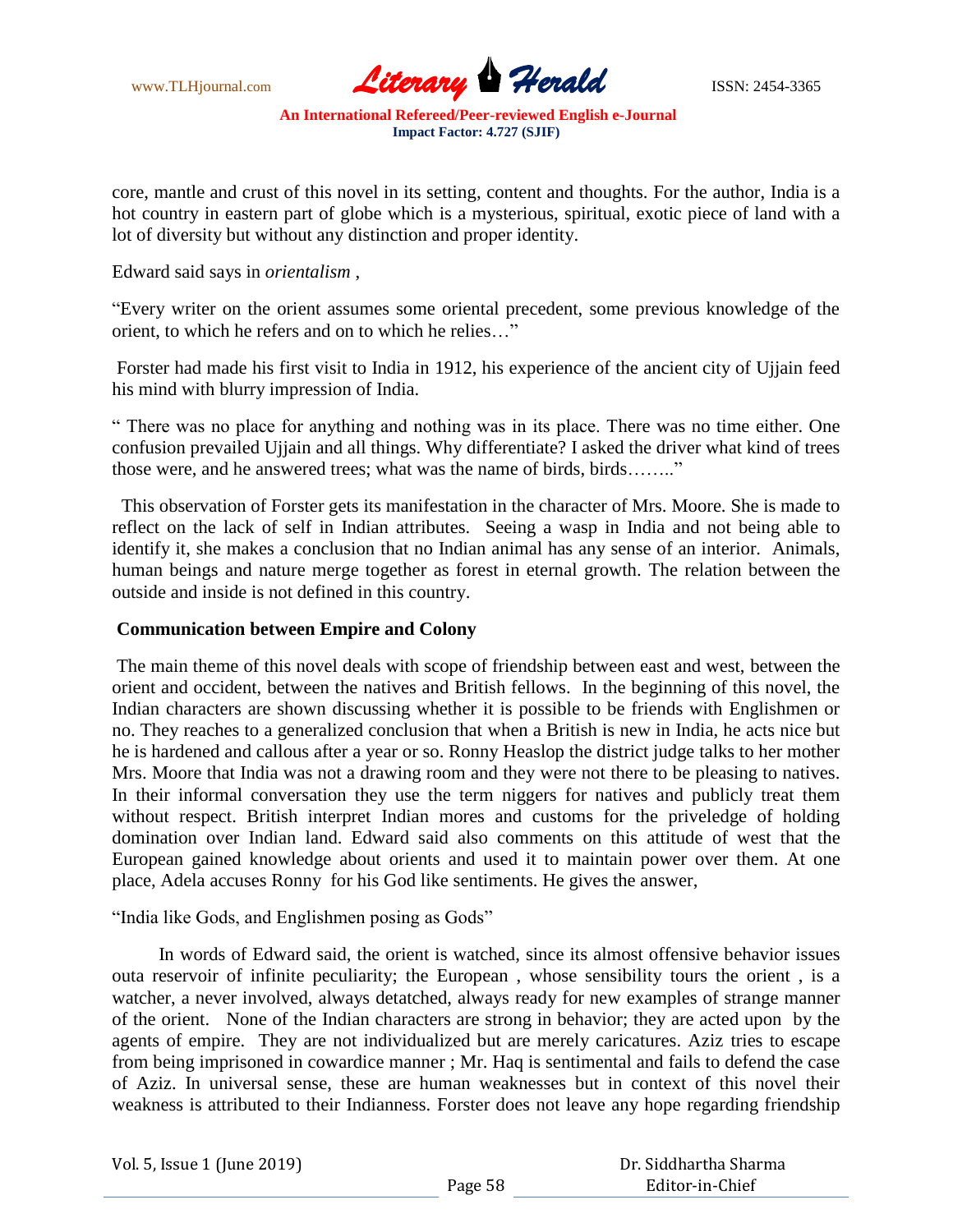

between two races as a native is "other" for a Europeam and this other is irrational, queer and morally pervert. Characters of Cyril Fielding and Mrs. Moore, comes like moderator of imperialism. They become the voice of Colonial humanism but they are not able to think about an India without empire. They were believer of white men"s burden. Mahatma Gandhi had aptly used the term 'historically imbalanced' for the eastern discourse to western readers. In addition to this unjust relationship between colonized and colonizer, the representation of India leads to the relationship between Hinduism and Islam, one is shown at discomfort with the next religion.

#### **Symbolic, geographical and cultural biases**

"The sky settles everything…. Not only climates but when the earth shall be beautiful……..by herself she can do very little……. Only feeble outbursts of flowers. Only in the south where a group of fists and fingers are thrust up through the soil, is endlessly ruptured. These fists and fingers are Marabar Hills".

 The oriental styled description is not limited to characters only but it also results in the description of Indian landscapes and vegetation. In the narration of first chapter two eminent symbols earth and sky are reflected representation of east and west. Earth is described inferior to sky. Earth or east is feminine but sky is masculine and rational. Owing to this symbolic representation Fielding later remarks that British were in India for her own good. Omniscient narrator speaks,

 The face of India presented in this novel is a Britishmen"s India which is a basic construct of orientalism. Forster shows a pattern for making a mockery out of the cultural and social nuances of the "other" who are Indian in this text. The first and last image of India coming in reader"s mind with regard to this text is that India is incomprehensible, mystery and muddle. Marabar caves is the place where colonial and colonized force comes in conflict in This crucial episode comes in second part of the novel "caves". In the confusing episode at Marabar caves the illusion of friendship between an Indian and a British is shattered. The incident during Marabar trips decide the whole course of story but what exactly happened in caves remain unexplained forever. In the last section temples , there is a celebration of Lord Krishna"s birthday in Mau but the whole depiction of this festival is worded in chaos and the lines seem puzzling to an Indian reader too.

Forster presents the aesthetics of Indian and western architecture as indicative of personal differences between the character of East and West. In India architecture is confused and formless and structures appear unfinished and drab while western architecture is honored in form and proportion. This comparison is presented in details of Marabar caves and Field"s stop at Venice. Adela Quested and Mrs. Moore were fascinated by exotic image of India but local Englishmen hold the opinion that there was nothing but weather in India. Mr. Macbryde , who was superintendent of police in Chandrapure held a scientific theory about character of natives.

"All unfortunate natives are criminal at heart, for the simple reason that they live at south of latitude 30"

|  |  |  | Vol. 5, Issue 1 (June 2019) |
|--|--|--|-----------------------------|
|--|--|--|-----------------------------|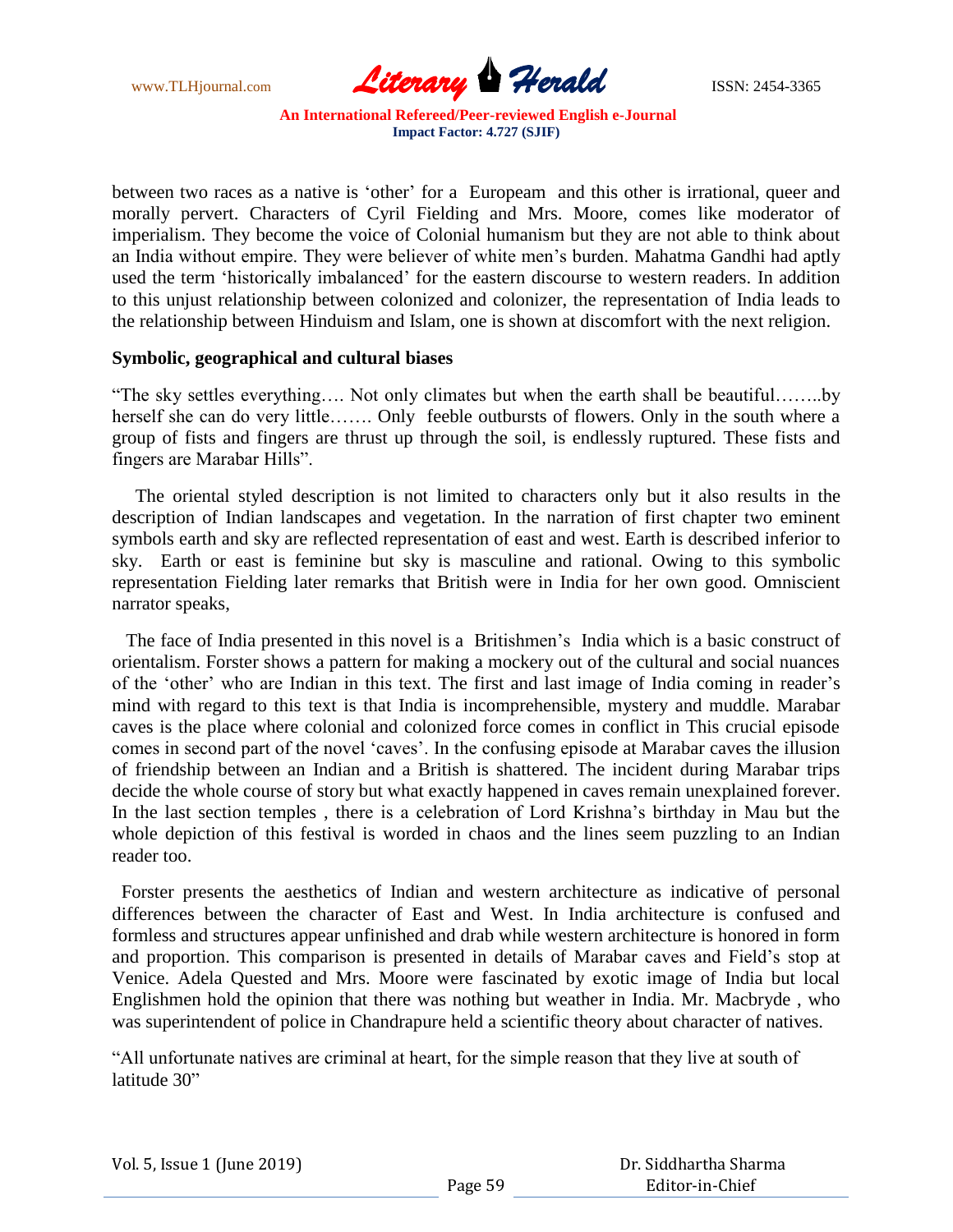

## **Women in colonial India**

In words of Hans Berten, universal images of the third world woman images construct from adding the third world difference to sexual differences which are predicted assumptions to potray the first world woman in better eye…..oriental woman never spoke of herself, she never represented her emotions, presence, history. He who is Forster in case of this novel spoke for and represented her. Women in pre independent India were not emancipated, their life was limited to purdah and domesticity. Aziz"s aunt is shown in colors of patriarchy who thinks that getting married and begetting children were the only duties of women. Inian women do not come as characters but come as an element merged in the socio cultural canvas of India. Contrary to this the western women presented in text like Adela and Mrs. Moore control choices of their life. When Aziz goes under introspection after Marabar caves, in his poems he envisages women without Purdah.

#### **Conclusion**

Karl Marx had said, " They cannot represent themselves, they must be represented." The novel got published in1924 after first revolution of independence had been fought in 1857 and civil movements of Mahatma Gandhi were invoking the soul of India. Still the text does not give a slight hint to these past events. There is no talk of economic exploitation of natives by policies of British imperialism.

 In his swaraj theory, Aurobindo propounds that chief intention of British empire was to create some English minded Babus, so that being obsessed with foreign education, they became fully obedient to British government. But, this approach did not follow the expectation, common educated Indian start to realize their lack of political liberty and societal inequality under British rule. Though the discourse of Swaraj has very little space in "A passage to India" yet it appears there, obscure yet inspiring. After the trial and acquittal of Aziz , the tension between Hindu and Muslim moves towards a different tangent .Mr. Das requests Aziz to write a poem for his magazine with wide readership among hindus. Aziz keeps his doubt to him, Mr. Das replies that the magazine is for all general Indian. Aziz says that there is no such person in existence as the general Indian.

Das says, "There may be when you write a poem."

In the imagination of natives reflect an ambiguous picture of swaraj which stands in contrast with British Raj. Edward said describes this concept as an ' Imaginative Geography' which inspires natives; to move into desired state of independence. Nawab Bahadur gives up his title to protest against the mistreatment of Aziz by British officials. Professor Godbole leaves his job to open his own school in home town Mau. These small individual stances were inclined towards aim of self government.

 Though in last phase of the novel again Aziz comes on friendly term with fielding but his tone is political in tone. Indicating towards the possibility of Second world war, Aziz opines that India will not stay with Britain in next war. Fielding asks him if he considers French to be better

| Vol. 5, Issue 1 (June 2019) |         | Dr. Siddhartha Sharma |
|-----------------------------|---------|-----------------------|
|                             | Page 60 | Editor-in-Chief       |